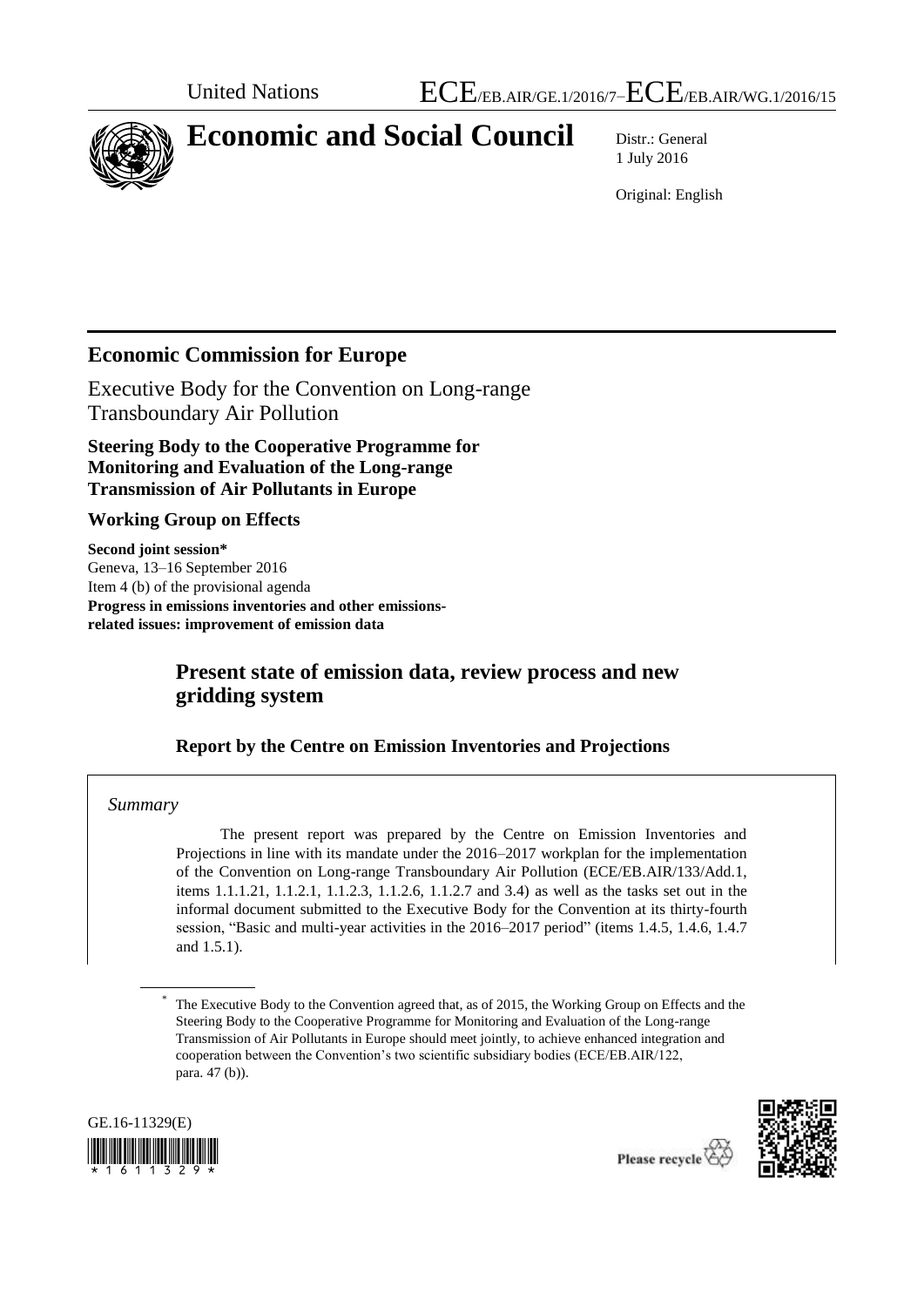The report reflects progress in emissions reporting under the Convention in the 2016 reporting round. It summarizes the main conclusions of the annual review of emission data carried out under the Cooperative Programme for Monitoring and Evaluation of the Longrange Transboundary Transmission of Air Pollutants in Europe, and presents the outcome of the stage 3 in-depth reviews of national inventories in 2016 and the plans for 2017–2018. It also looks at the review of adjustment applications submitted by Parties, as well as progress in developing the new gridding system. Annexed to the document is a table summarizing the status of emission reporting as of 10 June 2016 by Party.

# Contents

|       |  | <i>ruragrapns</i> | r uge |
|-------|--|-------------------|-------|
|       |  | $1 - 3$           | 3     |
|       |  | $4 - 17$          | 3     |
| II.   |  | $18 - 22$         | 5     |
| III.  |  | $23 - 28$         | 6     |
| IV.   |  | 29                | 7     |
| V.    |  | $30 - 33$         | 7     |
| VL.   |  | $34 - 42$         | 8     |
| Annex |  |                   |       |
|       |  |                   |       |
|       |  |                   |       |

*Paragraphs Page*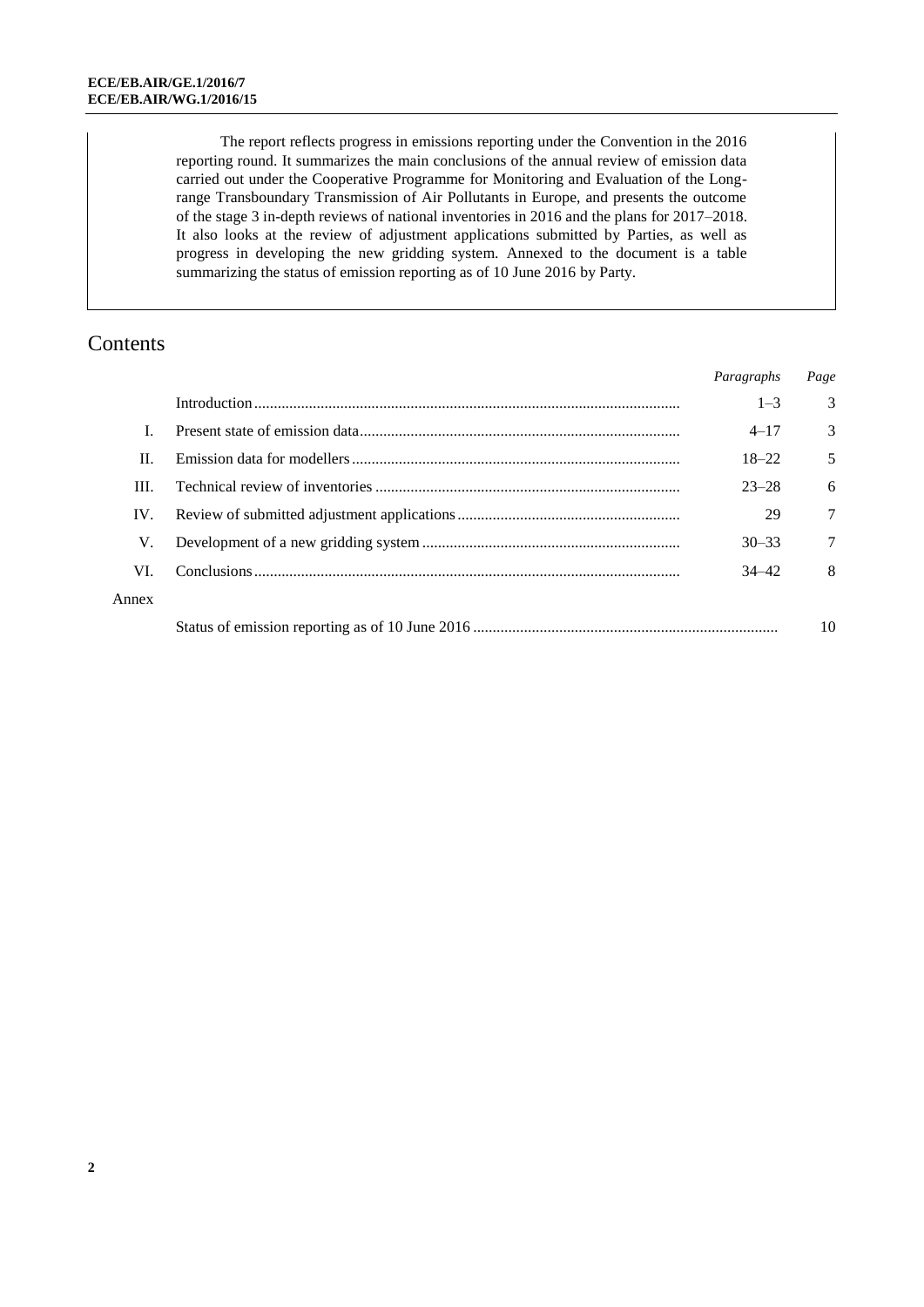# **Introduction**

1. The present report reflects progress in emission reporting under the Convention on Long-range Transboundary Air Pollution in the 2016 reporting round (2014 emission data, including resubmissions for previous years, activity data and projections, as well as gridded and large point source data). It summarizes the main conclusions of the annual review<sup>1</sup> and the review of compliance with reporting obligations of emission data carried out under the Cooperative Programme for Monitoring and Evaluation of the Long-range Transboundary Transmission of Air Pollutants in Europe (EMEP), in line with the 2016–2017 workplan for the implementation of the Convention (ECE/EB.AIR/133/Add.1).

2. At its thirty-second session (Geneva, 9–13 December 2013), the Executive Body for the Convention adopted the Guidelines for Reporting Emissions and Projections Data under the Convention on Long-range Transboundary Air Pollution (Reporting Guidelines) (ECE/EB.AIR/125) through its decisions 2013/3 and 2013/4 (see ECE/EB.AIR/122/Add.1). The Reporting Guidelines were adopted for application in 2015 and subsequent years and contain background information on the reporting requirements, deadlines and procedures for reporting emissions under the Convention and their review.

3. The present report was prepared by the EMEP Centre on Emission Inventories and Projections  $(CEIP)$ , hosted by the Environment Agency Austria (Umweltbundesamt).

## **I. Present state of emission data**

4. Out of the 51 Parties to the Convention, 45 submitted data in 2016. All countries reported data in the new formats (i.e., Nomenclature for Reporting, NFR14). No data were received from Albania, Belarus, Bosnia and Herzegovina, Greece, Monaco or Montenegro. An up-to-date overview of the data submitted by Parties during the 2016 reporting round is available on the CEIP website<sup>3</sup> and in an annex to the present document. In addition, the latest version of officially reported emission data can be accessed in an online database.<sup>4</sup> Most of the Parties that submitted data also provided the secretariat with the notification form.

5. *Review of inventories:* The main objective of the technical review of inventories is to assist countries in improving their data for the next reporting round. All inventories submitted by Parties were tested via  $\text{RepDab}^5$  and imported into the central CEIP database. As a next step, a technical review of all inventories was carried out.<sup>6</sup> At each stage of the review, Parties had the opportunity to clarify issues and to provide additional information. The process is seen by Parties as valuable and the feedback is provided to CEIP by means of e-mail communications and also during meetings of the Task Force on Emission Inventories and Projections.

6. *Stage 1 and 2 reviews*: The findings of the stage 1 review were communicated to the national designated experts through the country-specific status reports by 30 March 2016.

<sup>1</sup> Annual technical review is carried out in cooperation with the European Environment Agency and its European Topic Centre on Air and Climate Change Mitigation.

<sup>&</sup>lt;sup>2</sup> CEIP was established by the Air Convention's Executive Body at its twenty-fifth session (ECE/EB.AIR/91, para. 27 (f)) and began operating on 15 January 2008. Se[e http://www.ceip.at.](http://www.ceip.at/) 

<sup>3</sup> Se[e http://www.ceip.at/status\\_reporting/2016\\_submissions.](http://www.ceip.at/status_reporting/2016_submissions)

<sup>4</sup> Se[e http://www.ceip.at/webdab\\_emepdatabase/reported\\_emissiondata.](http://www.ceip.at/webdab_emepdatabase/reported_emissiondata)

<sup>&</sup>lt;sup>5</sup> The RepDab tool is also available from the CEIP website at [http://www.ceip.at/repdab\\_howtouse.](http://www.ceip.at/repdab_howtouse)

<sup>6</sup> Background information on the technical review process is described in ECE/EB.AIR/GE.1/2009/8 and at [http://www.ceip.at/review\\_process/review\\_process\\_general.](http://www.ceip.at/review_process/review_process_general)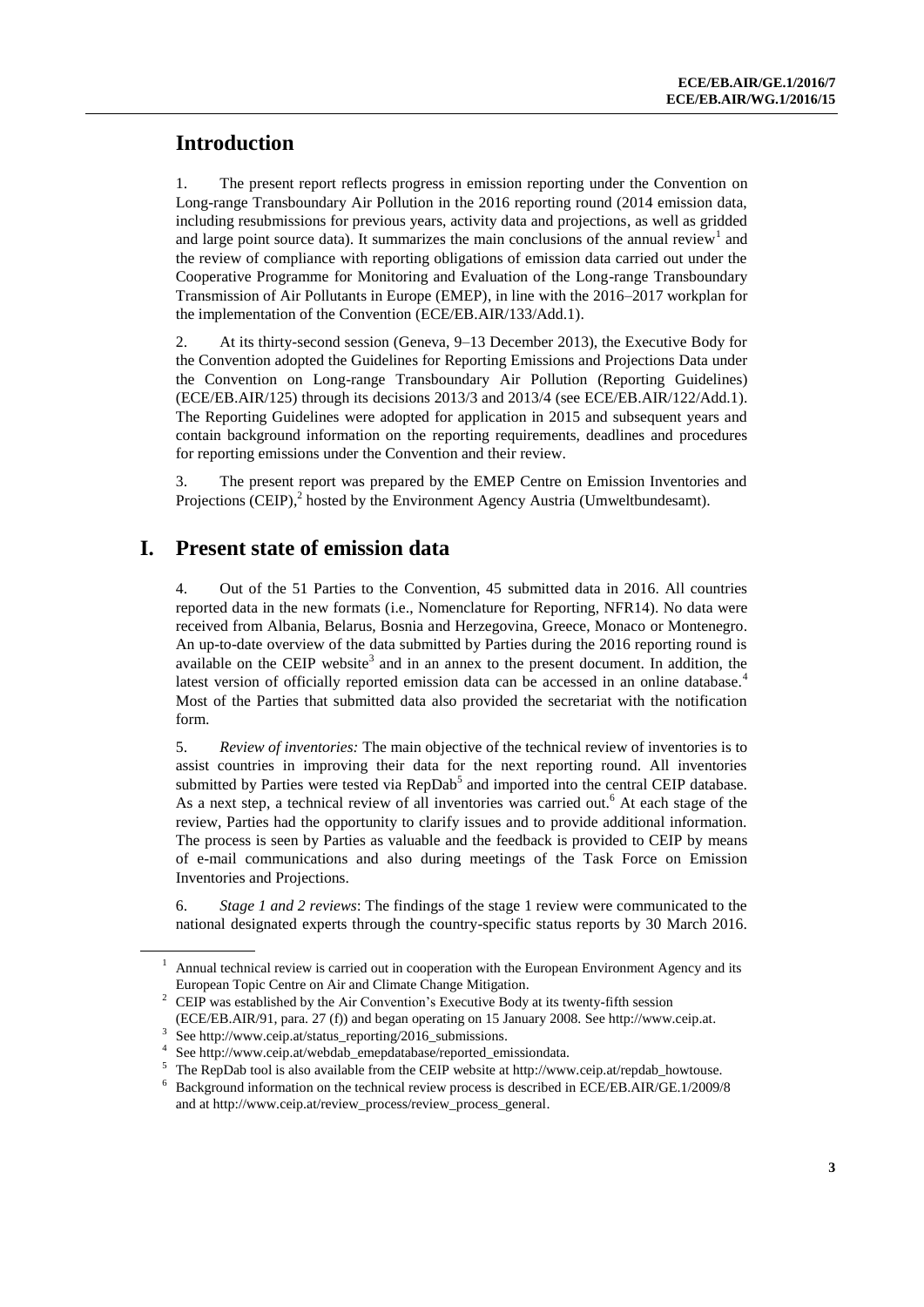The findings from the stage 2 review were included in synthesis and assessment reports, which were issued by 3 May 2016. An overview of the findings for the stage 1 and 2 reviews is summarized in the joint CEIP-European Environment Agency *Inventory Review Report* 2016*, <sup>7</sup>* which will be made available on the CEIP website.

7. *Timeliness*: Twenty-nine Parties reported emission data by the due date of 15 February 2016. Twenty-four Parties resubmitted data, as compared with twenty-five in 2015 (Parties were to provide resubmissions within four weeks after 15 February, but the latest resubmission was provided on 13 May 2016).

8. *Pollutants*: Forty-five Parties to the Convention submitted inventories, but not all submissions contained all the pollutants required by the Reporting Guidelines. All 45 Parties reported their 2014 data on the main pollutants. Cadmium, mercury and lead emissions were provided by 40 Parties, additional heavy metals by 34, particulate matter by 45 and priority persistent organic pollutants by 40 Parties. Activity data were reported by only 37 Parties.

9. *Black carbon:* Thirty-four Parties reported black carbon emissions (on a voluntary basis) and twenty-three Parties submitted the black carbon emission time series (in 2015).

10. *Time series*: Complete time series of the main pollutants in NFR14 format for the years 1990–2014 were reported by 33 Parties. Thirty-one Parties provided complete time series (1990–2014) of the main heavy metals. Thirty-six Parties reported requested time series of particulate matter (2000–2014). Thirty-two Parties provided full time series (at least 1990–2014) of persistent organic pollutants. Five Parties submitted only 2014 data.

11. *Recalculations:* All emission estimates within a time series should be calculated consistently, i.e., the time series should be calculated using the same method and data sources for all years. Of the 45 reporting Parties, 40 provided recalculated data for at least some pollutants. Review of submitted inventories identifies annually significant recalculation (more than  $+/-$  30 per cent) of historical emissions in individual countries.<sup>8</sup>

12. *Projections*: In 2016, emission projections were submitted by 8 Parties (22 in 2015).

13. *Documentation*: Only 76 per cent of Parties reporting inventories also submitted informative inventory reports (IIRs) in 2016. The consistency, transparency and comparability of IIRs are steadily improving. CEIP evaluates the  $IIRs<sup>9</sup>$  annually and the best national teams receive awards during the meetings of the Task Force on Emission Inventories and Projections. However, there are still reports which do not follow the template. Parties are urged to use the recommended structure for documentation, i.e., the reporting templates in annex II to the Reporting Guidelines.<sup>10</sup>

14. *Emissions per capita and emissions per gross domestic product (GDP*): These  $indicators<sup>11</sup>$  are calculated for all Parties that submit total national emissions of main pollutants, particulate matter, heavy metals and persistent organic pollutants by using information on population and GDP available from the World Bank database. Significant differences are observed across Parties and years.

<sup>7</sup> *Inventory review 2016*, CEIP technical report 1/2016 (Vienna, Environment Agency Austria, 2016, forthcoming).

<sup>8</sup> Ibid., annex I.

<sup>9</sup> Se[e http://www.ceip.at/status\\_reporting/2016\\_submissions.](http://www.ceip.at/status_reporting/2016_submissions)

<sup>&</sup>lt;sup>10</sup> In particular, according to the Reporting Guidelines, Parties should submit IIRs in one of the official ECE languages (English, French and Russian). The reporting templates are available from the CEIP website at [http://www.ceip.at/reporting\\_instructions.](http://www.ceip.at/reporting_instructions) For 2016 and subsequent years revised reporting guidelines and reporting templates have to be used.

<sup>&</sup>lt;sup>11</sup> Inclusion of these tests was recommended by the Task Force expert panel on review.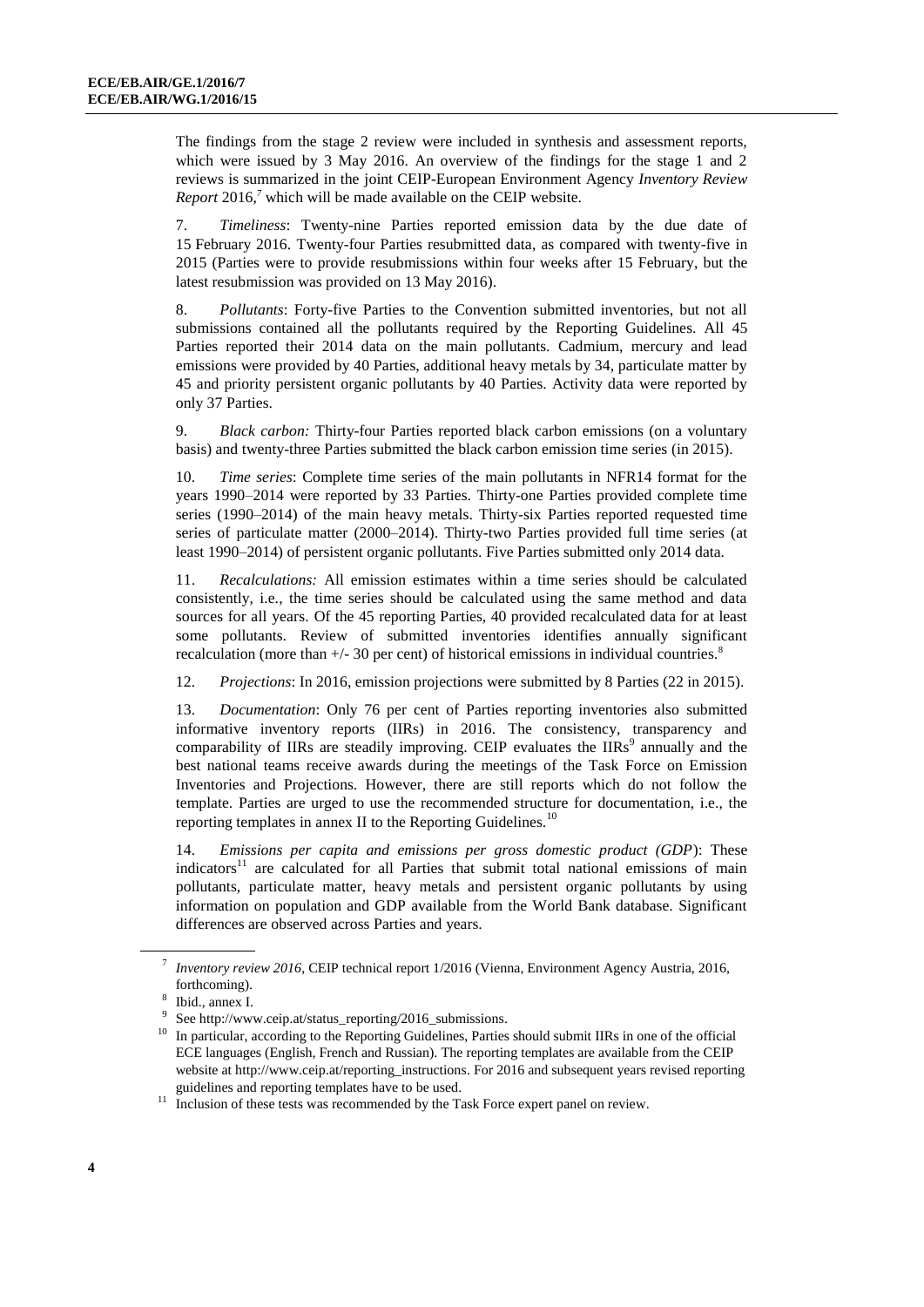15. *Access to the information:* CEIP updated its website to reflect revisions in the Reporting Guidelines and to improve the transparency and accessibility of data for Parties, the EMEP Steering Body, the Implementation Committee and the public. Websites with information on adjustment procedures, adjustment applications, review, findings and approved adjustment have been updated as well.

16. *Interactive data viewer*: CEIP provides its users with an online interactive data viewer $12$  that can help with the analysis and visualization of the officially reported emissions data submitted by countries under the Convention. The viewer provides users with a flexible, intuitive and user-friendly access to some of the data collated by CEIP. The data viewer includes filters, pop-up information boxes and various flexible disaggregation options.

17*. Support to the Implementation Committee and the secretariat:* CEIP provides detailed information on an annual basis to the Implementation Committee under the Convention on how the Parties to the Convention's protocols are fulfilling their reporting obligations. CEIP assessed the reporting or non-reporting of emissions for the base year and the actual year of Parties to the individual protocols and provided the corresponding trend and overview tables to the secretariat for each of the Convention seven protocols.

#### **II. Emission data for modellers**

18. *Reporting of gridded data and large point source data*: Gridded data is part of the quinquennial reporting obligation, which was not officially due in 2016. Nevertheless, four Parties submitted gridded data and six Parties submitted large point source data. These data were checked with respect to their format, internal consistency and completeness.

19. *Gridded data for modellers*: CEIP prepared data sets for sulphur oxides  $(SO<sub>x</sub>)$ , nitrogen oxides ( $NO_x$ ), carbon monoxide (CO), non-methane volatile organic compounds (NMVOC), ammonia (NH<sub>3</sub>) and particulate matter (PM<sub>10</sub>, PM<sub>2.5</sub> and PM<sub>coarse</sub>) on Selected Nomenclature for Air Pollution (SNAP) sector level in 50 x 50 square kilometre (km²) resolution, based on the gridding system developed by the Meteorological Synthesizing Centre-West and also on aggregated sectors gridded NFR (GNFR) sector level in  $0.1^\circ$  x 0.1° grid resolution, based on the gridding system developed by CEIP. The CEIP system uses the Emission Database for Global Atmospheric Research (EDGAR) data and is upgraded by point source information available under the European Pollutant Release and Transfer Register  $(E-PRTR)^{13}$  for the distribution in areas where no reported gridded data in the  $0.1^\circ$  x  $0.1^\circ$  resolution is available.

20. *Gap-filled and gridded data sets:* Gap-filled and gridded data sets were calculated for 2014 with the latest submitted data. Estimates from the Regional Air Pollution Information and Simulation (RAINS)/Greenhouse Gas and Air Pollution Interactions and Synergies (GAINS) model were used for the gap-filling where sufficient reported data was not available.

21. *Heavy metals:* Furthermore, CEIP prepared gridded data for three heavy metals (mercury, lead and cadmium) and six persistent organic pollutants (dioxins and furans, benzo(a)pyrene, benzo(b)fluoranthene, benzo(k)fluoranthene, indeno(1,2,3-cd)pyrene and hexachlorobenzene). The gap-filling and gridding of heavy metals and persistent organic pollutants was done on GNFR14 sector level (instead of national total level as in 2015). All polycyclic aromatic hydrocarbons compounds were gap-filled and gridded separately.

<sup>12</sup> Se[e http://www.ceip.at/data\\_viewers/official\\_tableau/.](http://www.ceip.at/data_viewers/official_tableau/)

<sup>13</sup> Se[e http://prtr.ec.europa.eu/#/facilitylevels.](http://prtr.ec.europa.eu/#/facilitylevels)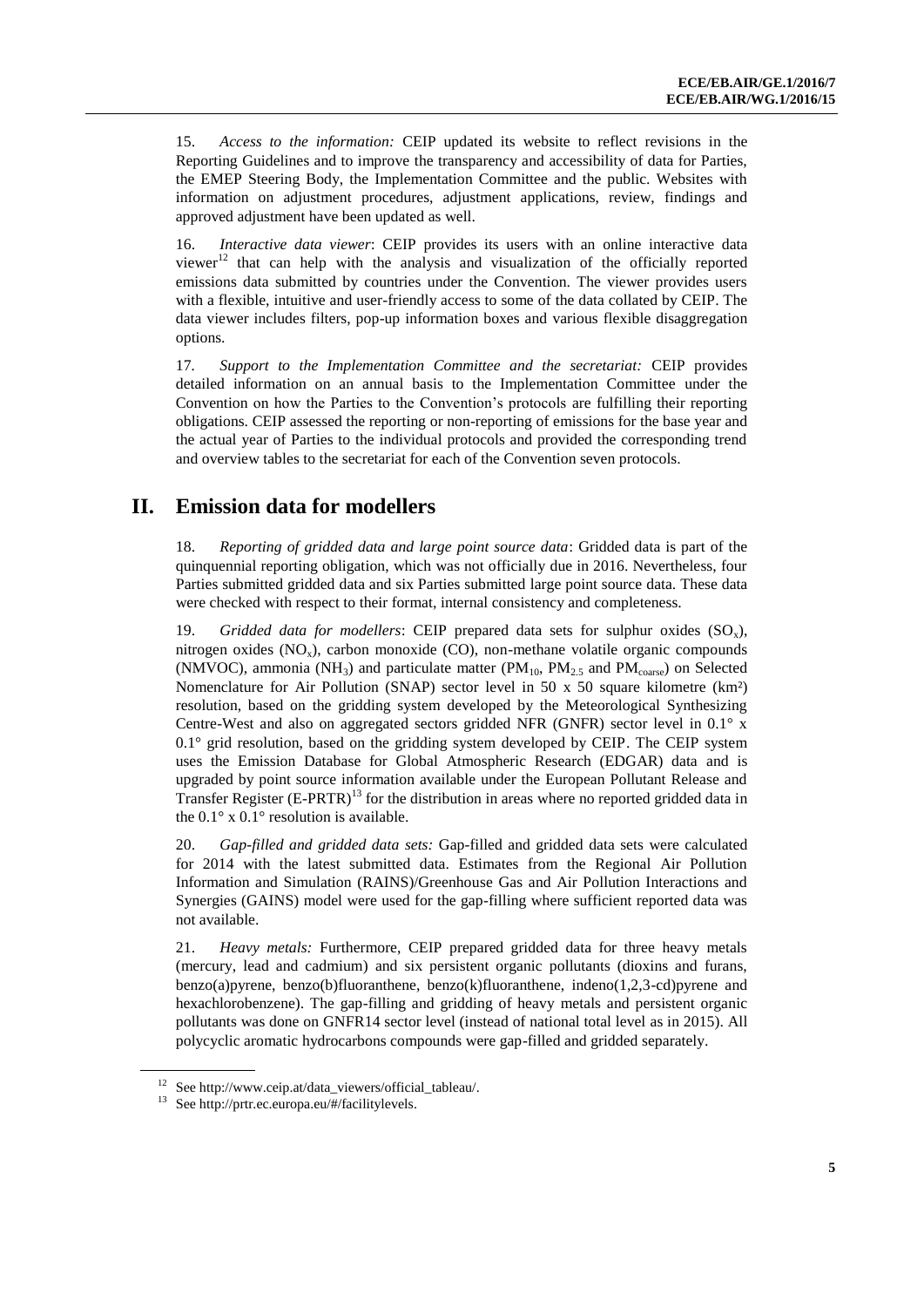22. Gap-filled and gridded emission data from 1990 to 2014 were distributed to the modellers and have been publicly accessible on the CEIP website since 30 May 2016.<sup>14</sup>

#### **III. Technical review of inventories**

23. The stage 3 review is an in-depth review of inventories to support Parties in compiling and submitting high quality inventories and to increase confidence in the data used for air pollution modelling. The aim is to conduct a stage 3 review for every Party<sup>15</sup> at least once in a five-year period. Resources are required from the expert review team,<sup>16</sup> the reviewed Parties and CEIP. CEIP coordinates the whole process.

24. Parties are expected to nominate review experts to the EMEP roster and provide sufficient resources to enable them participation in the process. Eighty-eight reviewers from 22 Parties (Austria, Belgium, Czech Republic, Croatia, Denmark, Estonia, European Union, Finland, France, Germany, Greece, Ireland, Italy, Kazakhstan, Latvia, Netherlands, Norway, Serbia, Spain, Sweden, the former Yugoslav Republic of Macedonia and the United Kingdom of Great Britain and Northern Ireland) are listed on ECE/CEIP roster of experts. The nominated experts are suitably qualified to review all emission sectors and general inventory issues (good practice, uncertainties, quality assurance/quality control, etc.).

25. The first cycle of in-depth reviews was completed in the period 2008–2012: 44 Parties were reviewed in total — all those that submitted relevant data. The results are published on the CEIP website. Reviewers identified areas for improvement in all the inventories that were checked. The Parties had the opportunity to provide comments before the reports were published.

26. A long-term plan for Stage 3 reviews for the period 2013–2018 was updated by CEIP based on submitted inventories (see table below), for approval during the next joint session of the Steering Body to EMEP and the Working Group on Effects. The plan will be modified if Parties do not submit the requested information<sup>17</sup> within the reporting deadlines.

| Year | Country for review                                                                                                                                          |
|------|-------------------------------------------------------------------------------------------------------------------------------------------------------------|
| 2013 | Bulgaria, France, Italy, Latvia, Lithuania, Norway, Poland, Portugal,<br>Romania and Sweden                                                                 |
| 2014 | Belgium, Croatia, Cyprus, Denmark, Greece, Germany, Hungary and Spain                                                                                       |
| 2015 | Azerbaijan, Belarus, Czech Republic, Ireland, the Netherlands, Republic of<br>Moldova, Slovakia, Slovenia and Ukraine                                       |
| 2016 | Estonia, Iceland, Luxembourg, Russian Federation, <sup>a</sup> Serbia, Switzerland,<br>the former Yugoslav Republic of Macedonia, Turkey and United Kingdom |

<sup>&</sup>lt;sup>14</sup> Se[e http://www.ceip.at/webdab\\_emepdatabase/emissions\\_emepmodels.](http://www.ceip.at/webdab_emepdatabase/emissions_emepmodels)

<sup>&</sup>lt;sup>15</sup> Participation of the United States of America and Canada in the inventory in-depth review process is to be discussed.

<sup>&</sup>lt;sup>16</sup> It is estimated that members of the expert review team dedicate around 10 to 15 days to their tasks, which includes preparation, participation in the week-long review meeting and follow-up activities, including finalizing the country review reports.

<sup>&</sup>lt;sup>17</sup> As defined in the "Methods and Procedures for Review", submission of NFR tables and an informative inventory report is a prerequisite for a Party to be included in the stage 3 in-depth review.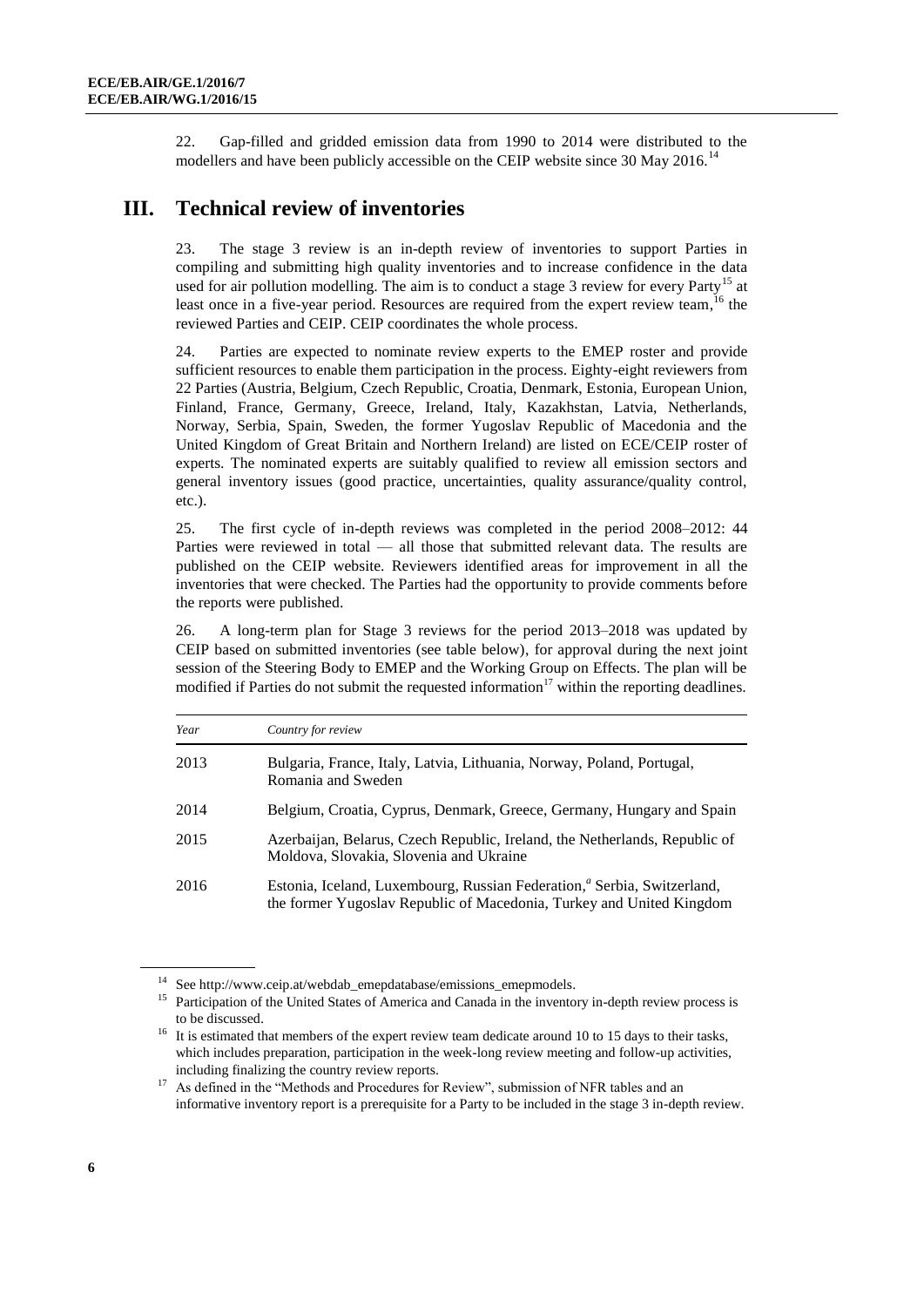| Year | Country for review                                                                                                                                                                 |
|------|------------------------------------------------------------------------------------------------------------------------------------------------------------------------------------|
| 2017 | Armenia, <sup><i>a</i></sup> Austria, Bosnia and Herzegovina, <sup><i>b</i></sup> European Union, Georgia,<br>Kazakhstan, <sup>a</sup> Liechtenstein, Malta, Monaco and Montenegro |
| 2018 | Albania, <sup>b</sup> Finland and Kyrgyzstan <sup>a</sup>                                                                                                                          |

*a* Party did not submit a complete emission inventory in standard format and/or did not submit an IIR within the last three years.

*b* Party did not submit either inventory data or an IIR within the last three years

27. The 2013, 2014 and 2015 stage 3 in-depth reviews took place at the European Environment Agency in Copenhagen in June. For details, see previous CEIP Status reports to the EMEP Steering Body and the country reports which are available online.<sup>18</sup> The feedback during the meetings of the Task Force on Emission Inventories and Projections indicates that inventory compilers consider the in-depth reviews useful and recommend continuing them.

28. The in-depth review plan for 2016 has been modified. The changes were agreed during the joint meeting of the Bureaux of the EMEP Steering Body and the Working Group on Effects in March 2016. Ten countries were reviewed (Estonia, Iceland, Luxembourg, Russian Federation, Serbia, Switzerland, the former Yugoslav Republic of Macedonia, Turkey and the United Kingdom). A total of 20 experts accepted the invitation to join the centralized review 2016: 3 each from Germany and the United Kingdom; 2 each from the European Union, Latvia and the Netherlands; and 1 each from Austria, Belgium, Croatia, Denmark, Estonia, Finland, France and Spain.

#### **IV. Review of submitted adjustment applications**

29. Two Parties, Germany and Luxembourg,<sup>19</sup> submitted new adjustment applications in 2016 to the ECE secretariat. Seven parties (Belgium, Denmark, Germany, Finland, France, Luxembourg and Spain) submitted annex VII with adjustments approved in 2014 and/or in 2015. CEIP developed a website tool $^{20}$  where all information submitted by Parties can be easily compared. All submitted applications, both new and already approved, have been reviewed by the expert review team. The activity was covered by EMEP mandatory contributions. Detailed information on the review process and findings is provided in a special status report on adjustments.

#### **V. Development of a new gridding system**

30. CEIP began implementation of the new gridding system in higher spatial resolution  $(0.1^\circ \times 0.1^\circ)$  in 2013 and is continuing the work in 2016. Gridded NO<sub>x</sub>, NMVOC, NH<sub>3</sub>,  $SO_x$ , CO, PM<sub>2.5</sub>, PM<sub>10</sub> and PM<sub>coarse</sub> emissions on GNFR14 sector level for 2014 were provided to the EMEP modellers on 2 May 2016. Gridded data in the 0.1° x 0.1° resolution and on GNFR14 sector level is also available for the years 2011, 2012 and 2013. So far only Spain, Switzerland and the United Kingdom have reported gridded data in the new format on a voluntary basis.

<sup>18</sup> Se[e http://www.ceip.at/review\\_results/stage3\\_country\\_reports.](http://www.ceip.at/review_results/stage3_country_reports) 

<sup>19</sup> Se[e http://www.ceip.at/adjustments\\_gp.](http://www.ceip.at/adjustments_gp) 

 $^{20}$  Se[e http://webdab.umweltbundesamt.at/cgi-bin/adj.pl.](http://webdab.umweltbundesamt.at/cgi-bin/adj.pl)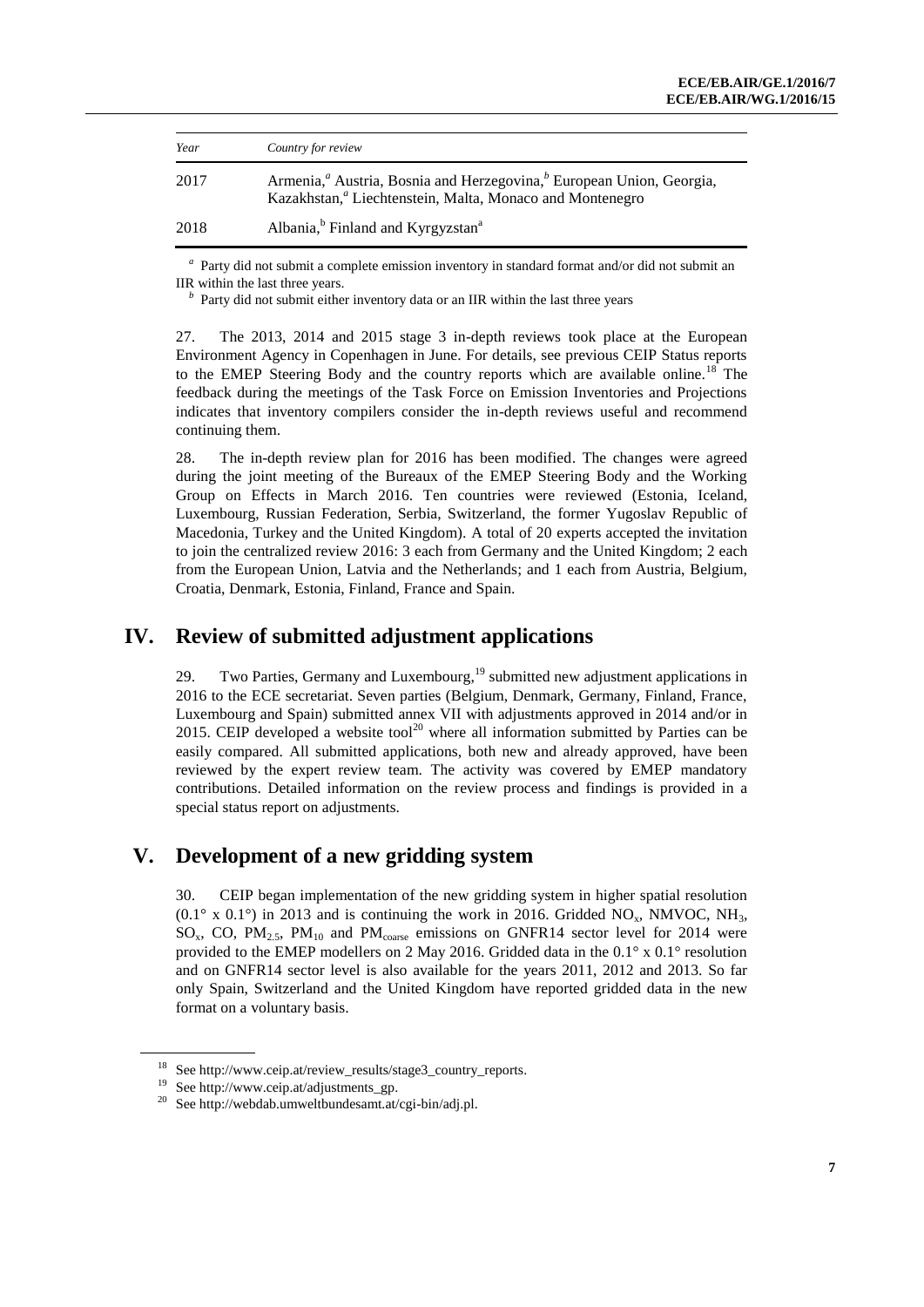31. CEIP did a detailed comparison of gridded emissions from the old gridding system in 50 x 50 km² resolution with gridded emissions from the new gridding system in  $0.1^\circ$  x  $0.1^\circ$  resolution on national total level. The comparison results are available on the CEIP website. $21$ 

32. Further, a comparison of gridded emissions with E-PRTR point sources and also with selected surrogate data, like roads or land use data, is planned. This procedure is extremely time-consuming and the scope will be limited by the available budget.

33. The production of gridded data in higher resolution requires a huge increase of annual gap-filling and gridding work for CEIP and to do this in the limited space between the submission of data (15 March) and the deadline for the production of gridded data (beginning of May) is a big challenge.

## **VI. Conclusions**

34. *Timeliness and completeness:* In 2016, 45 Parties submitted their inventories. The completeness of information on the main pollutants, main heavy metals and PM emissions is reasonable for the European region, but information provided to CEIP covers less than 50 per cent of the extended EMEP area. The persisting problem with data completeness and quality could not be resolved. However, some improvements in emission reporting have been observed in Parties that profited from the capacity-building activities enabled through ECE grants (i.e., Armenia, Azerbaijan, Georgia, Kazakhstan and Kyrgyzstan). ECE should consider continuation of the capacity-building programme and awareness-raising in countries of Eastern Europe, the Caucasus and Central Asia, and in the Western Balkan countries.

35. *Failure to report*: Countries such as Albania, Bosnia and Herzegovina, Greece and Montenegro have not reported emission data to CEIP within the past three or more years.

36. *Gridded data and large point sources*: Information reported to CEIP on gridded and large point source data is rather limited in spite of the fact that such information is in many cases available at country level.<sup>22</sup> The total number of countries that submitted 2010 gridded sectoral data is still 30, and corresponds to 59 per cent of Parties.

37. *Recalculations of emissions:* Review of submitted inventories identifies significant recalculations every year. This fact seems to indicate relatively high uncertainty of emission estimates on the sectoral/country level. Furthermore, it is observed that Parties do not use Tier 2 methods for all identified key categories. Some Parties indicated that resources are a limiting factor for the development of more robust inventories.

38. *Stage 3 in-depth reviews:* CEIP successfully organized the Stage 3 review 2016, reviewing 10 countries. The country reports will be published prior to the second joint session of the EMEP Steering Body and the Working Group on Effects in September 2016. Parties clearly recognize the value of the review process in terms of improving the quality of their national inventories, but difficulties are regularly encountered when EMEP requests complete inventory data and relevant explanatory information in a transparent format.

<sup>&</sup>lt;sup>21</sup> See [http://www.ceip.at/new\\_emep-grid/grid\\_comparisons.](http://www.ceip.at/new_emep-grid/grid_comparisons)<br><sup>22</sup> Expressional information or field it is associated by sourcide

<sup>22</sup> For example, information on facilities reported by countries under the E-PRTR or European Union directives (i.e., Directive 2008/1/EC of the European Parliament and of the Council of 15 January 2008 concerning integrated pollution prevention and control; and Directive 2001/80/EC of the European Parliament and of the Council of 23 October 2001 on the limitation of emissions of certain pollutants into the air from large combustion plants).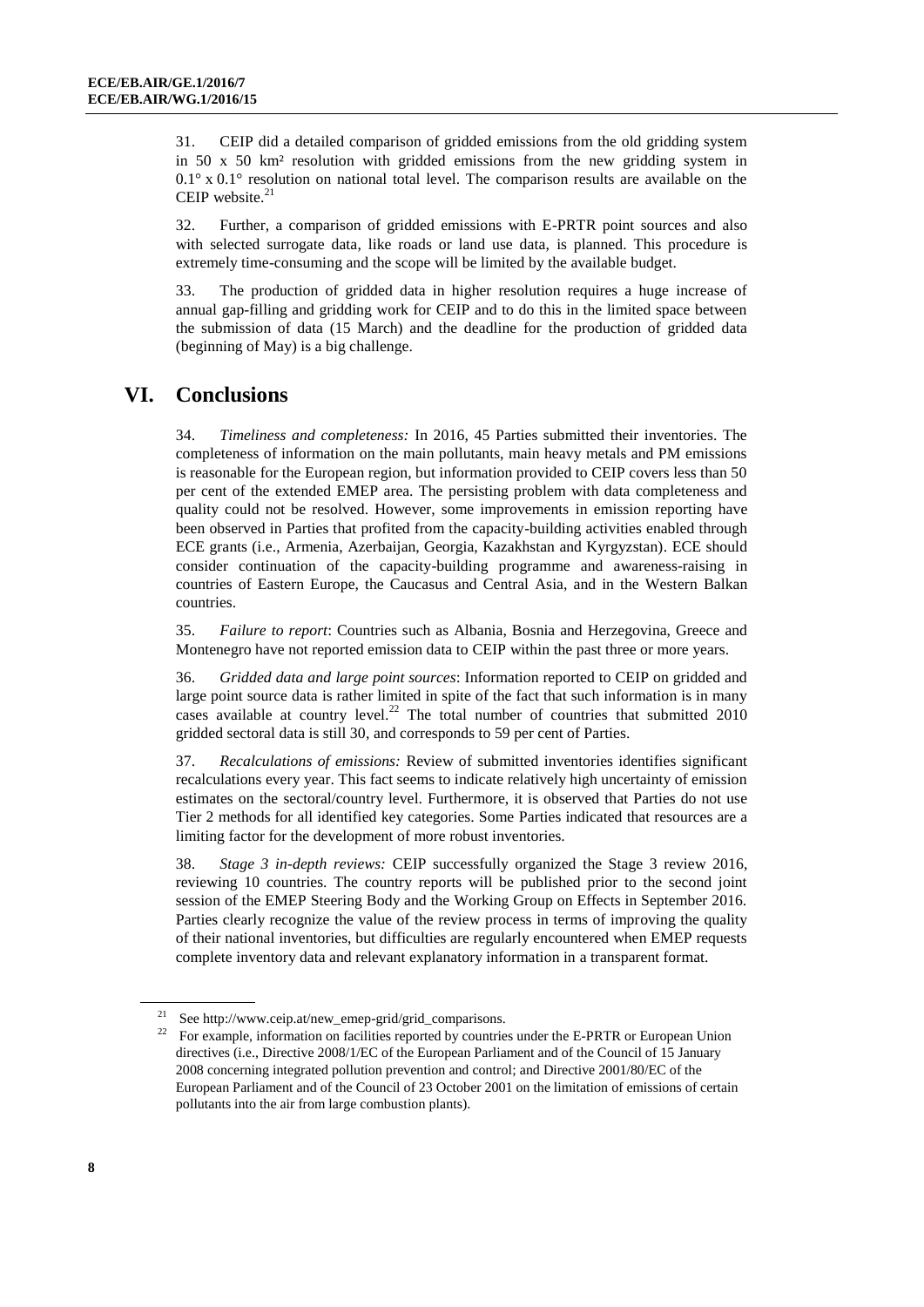39. *Review of adjustment applications*. The assessment of adjustment applications was organized in line with the Executive Body decisions 2012/2, 2012/13 and 2014/1. Details on the process and findings are provided in separate report (ECE/EB.AIR/GE.1/2016/10– ECE/EB.AIR/WG.1/2016/18).

40. A persisting key constraint for both reviews is the limited number of nominations to the roster of review experts. The number of experts has almost doubled compared with 2010, but a pool of 88 experts (from 22 countries) is still not sufficient for a sustainable review process. Each year a subset of these experts cannot accept the invitation due to technical reasons or lack of resources. EMEP may wish to consider how to financially support<sup>23</sup> the participation in the review process of experts from Eastern Europe, the Caucasus and Central Asia and Balkan countries.

41. *The new gridding system:* A new gridding system (higher resolution of 0.1°×0.1° longitude-latitude, geographic coordinate system WGS84 and the use of 13 GNFR sectors) is available, but needs to be adjusted and updated every few years. The production of gridded data in higher resolution requires a huge increase of annual gap-filling and gridding work for CEIP and to do this in the limited space between the submission of data (15 March for inventory data and 1 May for gridded data) and the deadline for the production of gridded data (beginning of May) is a big challenge.

42. To increase reliability of emission data, it is extremely important that from 2017 onwards Parties start to report gridded data in the new system in line with the revised Reporting Guidelines.

<sup>&</sup>lt;sup>23</sup> From 2010 to 2012, the European Environment Agency covered travel costs of seven experts (from the Czech Republic, Estonia, Greece, Kazakhstan and Latvia) and two trainees (from Serbia and the former Yugoslav Republic of Macedonia) to enable their participation in stage 3 reviews.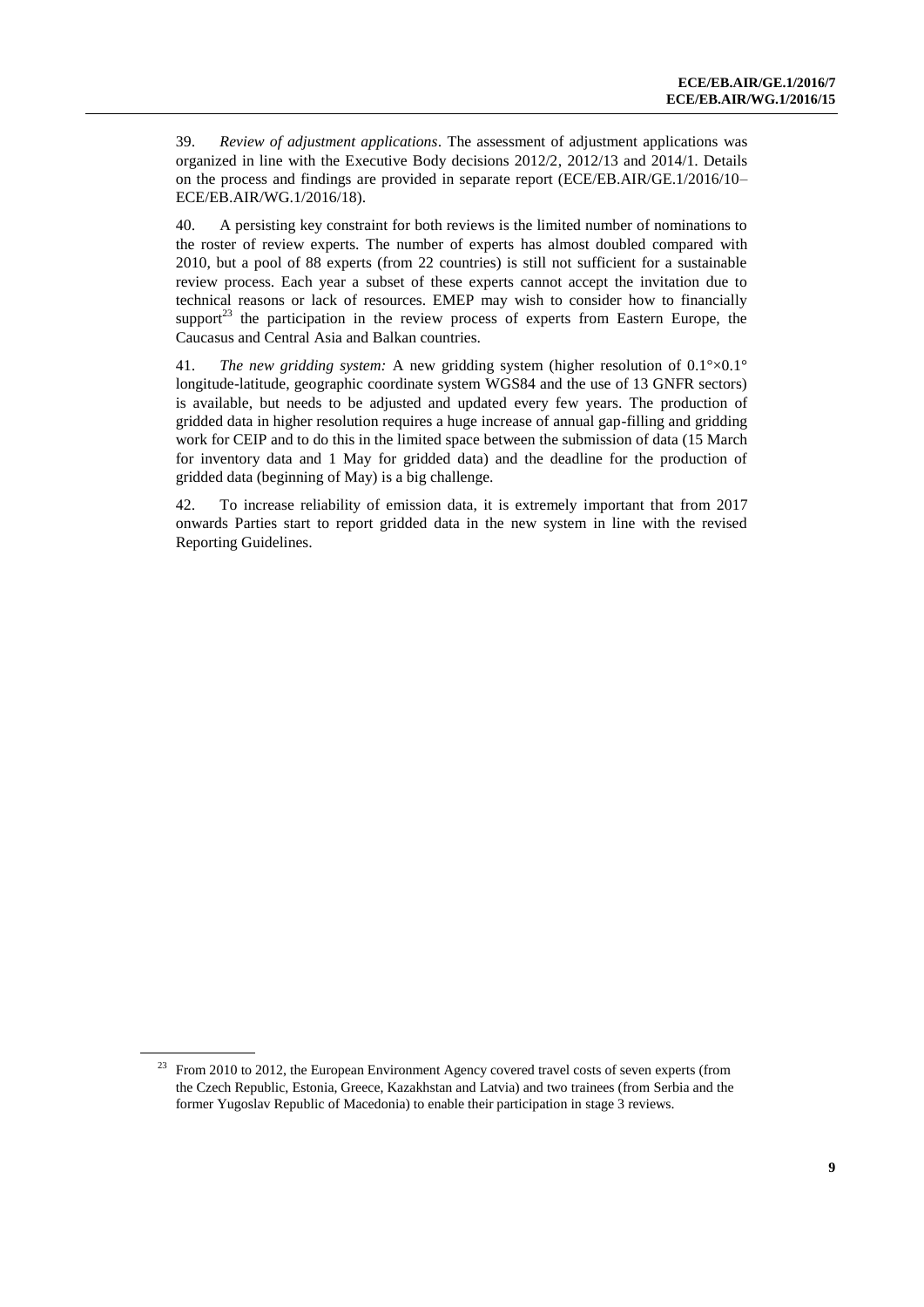### **Annex**

# **Status of emission reporting as of 10 June 2016**

| Party                  | Submission date | Resubmission date NFR template |        | <b>IIR 2014</b> | Notification<br>form | New<br>Application | Annex VII |
|------------------------|-----------------|--------------------------------|--------|-----------------|----------------------|--------------------|-----------|
| Albania                |                 |                                |        |                 |                      |                    |           |
| Armenia                | 19.02.2016      |                                | 2008-1 |                 | $\mathbf X$          |                    |           |
| Austria                | 15.02.2016      |                                | 2014-2 | X               | $\mathbf X$          |                    |           |
| Azerbaijan             | 09.02.2016      | 15.03.2016                     | 2014-1 | X               | $\mathbf X$          |                    |           |
| <b>Belarus</b>         |                 |                                |        |                 |                      |                    |           |
| Belgium                | 15.02.2016      | 04.04.2016                     | 2014-1 | $\mathbf X$     | $\mathbf X$          |                    | X         |
| Bosnia and Herzegovina |                 |                                |        |                 |                      |                    |           |
| Bulgaria               | 15.02.2016      | 07.04.2016                     | 2014-1 | X               | X                    |                    |           |
| Canada                 | 15.02.2016      |                                | 2014-1 | X               | $\mathbf X$          |                    |           |
| Croatia                | 15.02.2016      | 15.03.2016                     | 2014-1 | X               |                      |                    |           |
| Cyprus                 | 15.02.2016      | 17.03.2016                     | 2014-2 | X               | X                    |                    |           |
| Czech Republic         | 16.02.2016      | 05.05.2016                     | 2014-2 | X               | X                    |                    |           |
| Denmark                | 15.02.2016      |                                | 2014-1 | X               | X                    |                    | X         |
| Estonia                | 12.02.2016      | 15.03.2016                     | 2014-2 | X               | X                    |                    |           |
| European Union         | 28.04.2016      |                                | 2014-2 | X               | X                    |                    |           |
| Finland                | 15.02.2016      | 15.03.2016                     | 2014-1 | X               | X                    |                    | X         |
| France                 | 12.02.2016      |                                | 2014-2 | X               | X                    |                    | X         |
| Georgia                | 19.02.2016      | 29.03.2016                     | 2014-1 | X               | X                    |                    |           |
| Germany                | 10.02.2016      |                                | 2014-2 | X               | X                    | X                  | X         |
| Greece                 |                 |                                |        |                 |                      |                    |           |
| Hungary                | 15.02.2016      | 29.02.2016                     | 2014-1 | X               | X                    |                    |           |
| Iceland                | 11.02.2016      |                                | 2014-1 | $\mathbf X$     | $\mathbf X$          |                    |           |
| Ireland                | 15.02.2016      | 13.05.2016                     | 2014-2 |                 | $\mathbf X$          |                    |           |
| Italy                  | 15.02.2016      | 15.03.2016                     | 2014-1 | $\mathbf X$     | $\mathbf X$          |                    |           |
| Kazakhstan             | 15.02.2016      |                                | 2014-1 | X               | $\mathbf X$          |                    |           |
| Kyrgyzstan             | 15.02.2016      |                                | 2009-1 |                 |                      |                    |           |
| Latvia                 | 12.02.2016      | 06.05.2016                     | 2014-2 | $\mathbf X$     | X                    |                    |           |

**10**